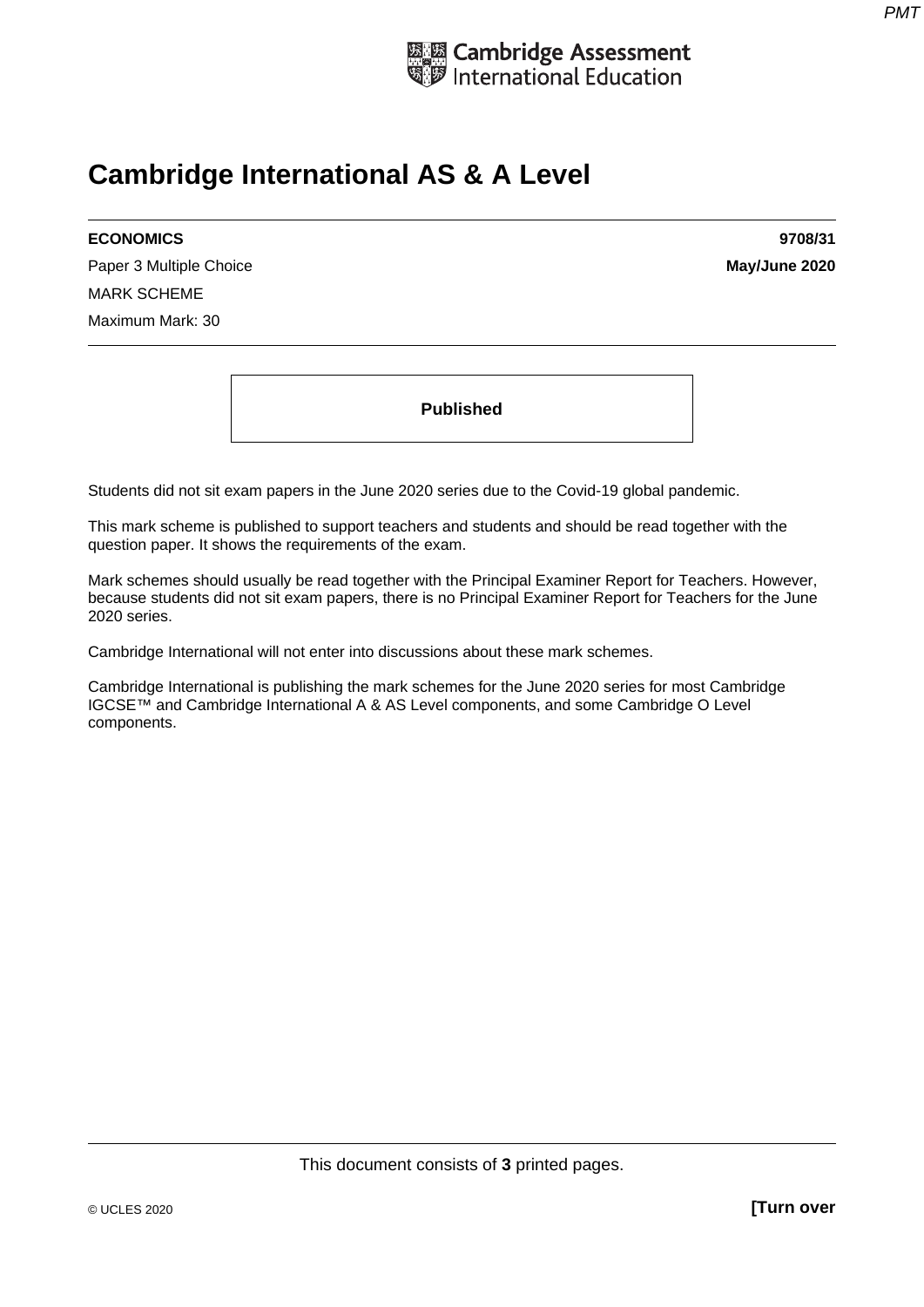May/June 2020

## 9708/31 Cambridge International AS & A Level – Mark Scheme PUBLISHED

| Question         | <b>Answer</b> | <b>Marks</b> |
|------------------|---------------|--------------|
| $\mathbf{1}$     | $\mathsf{A}$  | $\mathbf 1$  |
| $\overline{2}$   | $\mathsf C$   | $\mathbf 1$  |
| $\mathfrak{S}$   | $\mathsf{A}$  | $\mathbf 1$  |
| $\overline{4}$   | $\sf B$       | $\mathbf 1$  |
| $\sqrt{5}$       | D             | $\mathbf 1$  |
| $\,6\,$          | $\mathsf D$   | $\mathbf 1$  |
| $\overline{7}$   | $\mathsf C$   | $\mathbf 1$  |
| $\bf 8$          | $\mathsf{A}$  | $\mathbf 1$  |
| $\boldsymbol{9}$ | $\mathsf C$   | $\mathbf 1$  |
| $10\,$           | $\mathsf D$   | $\mathbf 1$  |
| $11$             | $\mathsf D$   | $\mathbf 1$  |
| 12               | $\mathsf C$   | $\mathbf 1$  |
| 13               | $\mathsf D$   | $\mathbf 1$  |
| $14$             | $\sf B$       | $\mathbf 1$  |
| $15\,$           | $\mathsf C$   | $\mathbf 1$  |
| $16\,$           | $\sf B$       | $\mathbf 1$  |
| $17\,$           | $\sf B$       | $\mathbf{1}$ |
| $18\,$           | $\mathsf C$   | 1            |
| $19$             | D             | $\mathbf{1}$ |
| $20\,$           | $\mathsf C$   | $\mathbf{1}$ |
| $21$             | A             | $\mathbf 1$  |
| 22               | B             | $\mathbf 1$  |
| 23               | $\sf B$       | $\mathbf{1}$ |
| 24               | $\mathsf C$   | $\mathbf{1}$ |
| 25               | A             | $\mathbf 1$  |
| $26\,$           | $\sf B$       | $\mathbf{1}$ |
| $27\,$           | $\mathsf C$   | $\mathbf{1}$ |
| ${\bf 28}$       | $\mathsf C$   | $\mathbf 1$  |